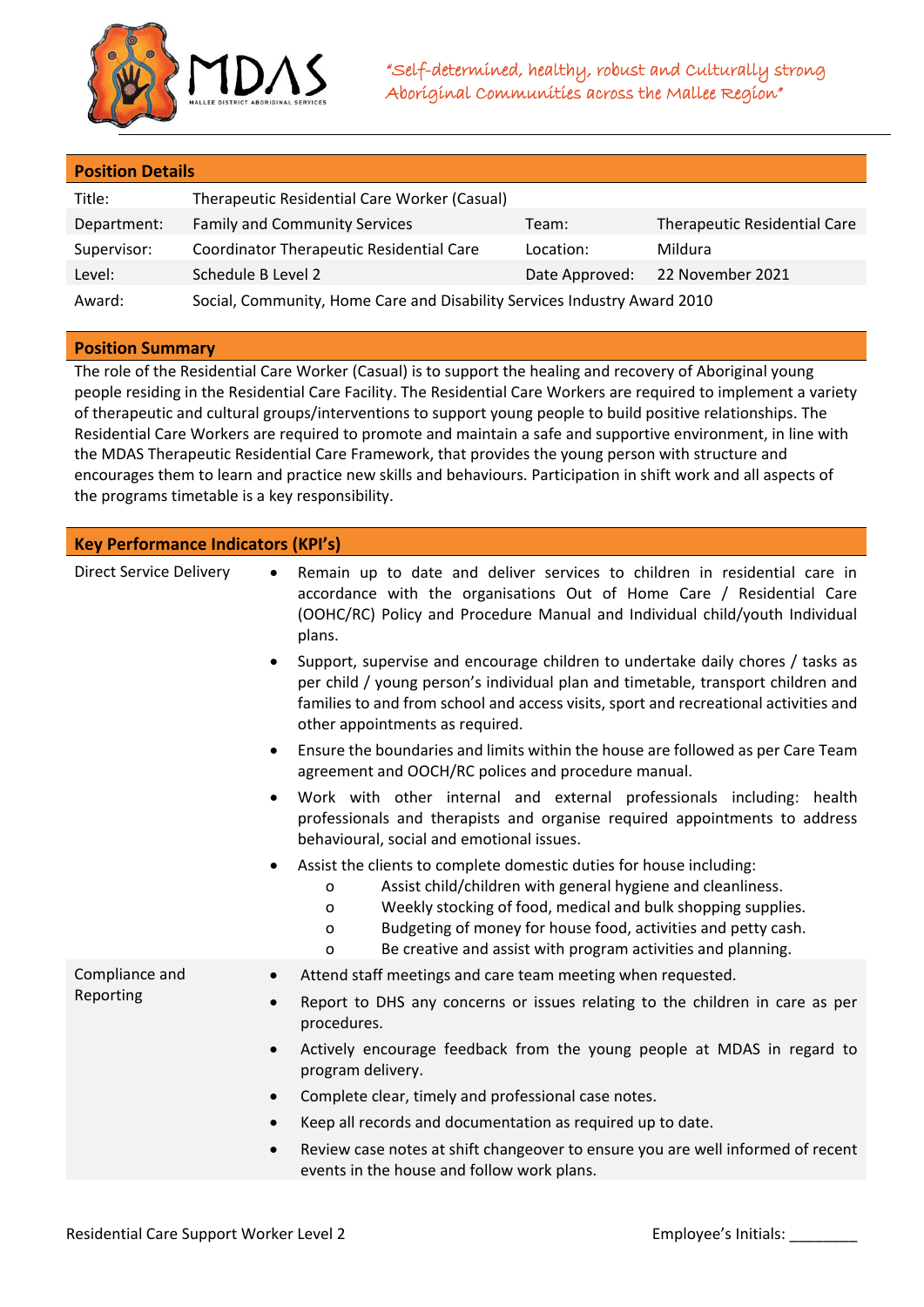

|                                           | Ensure all OH&S, maintenance and computer issues and/or repairs are reported<br>$\bullet$<br>to the Team Leader immediately.                                                                                                                                                                     |  |  |
|-------------------------------------------|--------------------------------------------------------------------------------------------------------------------------------------------------------------------------------------------------------------------------------------------------------------------------------------------------|--|--|
| Training and<br>Development               | Attend and actively participate in accredited and non-accredited training /<br>$\bullet$<br>meetings to stay abreast of latest strategies to meet the challenging needs of<br>children in care and contribute to development within the Community Services<br>Sector.                            |  |  |
|                                           | Actively participate in regular supervision meetings with your supervisor.<br>٠                                                                                                                                                                                                                  |  |  |
|                                           | Provide feedback to your direct supervisor and the Learning and Development<br>٠<br>Officer in relation to training attended and training requirements.                                                                                                                                          |  |  |
| Corporate<br>Responsibilities             | Support values that respect historical and contemporary Aboriginal cultures so<br>$\bullet$<br>that Aboriginal people are recognised as having a special connection with the<br>State.                                                                                                           |  |  |
|                                           | Promote compliance with relevant legislation and MDAS Policies.                                                                                                                                                                                                                                  |  |  |
|                                           | Assist with and support any internal or external audit processes.<br>$\bullet$                                                                                                                                                                                                                   |  |  |
|                                           |                                                                                                                                                                                                                                                                                                  |  |  |
| <b>Key Selection Criteria</b>             |                                                                                                                                                                                                                                                                                                  |  |  |
| <b>Direct Service Delivery</b>            | Work within the boundaries of a strong care team, work with children and their<br>families in a therapeutic approach (healing) including the therapeutic crisis<br>intervention model.<br>Be a model for the clients by demonstrating appropriate and respectful behaviour<br>and communication. |  |  |
| Communication and<br>Interpersonal Skills | High level of written and verbal communication skills and competence in using a<br>computer.                                                                                                                                                                                                     |  |  |
|                                           | Demonstrated ability to give and take instruction from peers working in a team<br>environment with a rotating roster.                                                                                                                                                                            |  |  |
| Problem Solving                           | Solve problems based on operation knowledge and experiences and following a<br>continuous improvement process. In line with policy procedures and therapeutic<br>approach and frameworks.                                                                                                        |  |  |
| Leadership                                | Ability to show leadership, work with and impart knowledge to clients and other key<br>stakeholders in the advocacy of community safety.                                                                                                                                                         |  |  |
| <b>Respect Cultural Diversity</b>         | Take action to provide services that are inclusive of Aboriginal people and engage in<br>learning about other cultures to better establish relationships and improve services.                                                                                                                   |  |  |
| Qualification/s:                          | Certificate IV in Community Services                                                                                                                                                                                                                                                             |  |  |
| <b>Other Screening</b>                    | A current Drivers Licence that allows you to drive in Australia.                                                                                                                                                                                                                                 |  |  |
| Requirements:                             | A current Employee Working with Children Check card.                                                                                                                                                                                                                                             |  |  |
|                                           | A current National Police Check.                                                                                                                                                                                                                                                                 |  |  |
|                                           | COVID-19 Digital Certificate.                                                                                                                                                                                                                                                                    |  |  |

| <b>Approval</b>                         |           |                      |  |
|-----------------------------------------|-----------|----------------------|--|
| Classified by:                          | R. Lovski | Signature:           |  |
| Manager:                                |           | Employee:            |  |
| Signature:                              |           | Signature:           |  |
| Dated:                                  |           | Dated:               |  |
| Residential Care Support Worker Level 2 |           | Employee's Initials: |  |